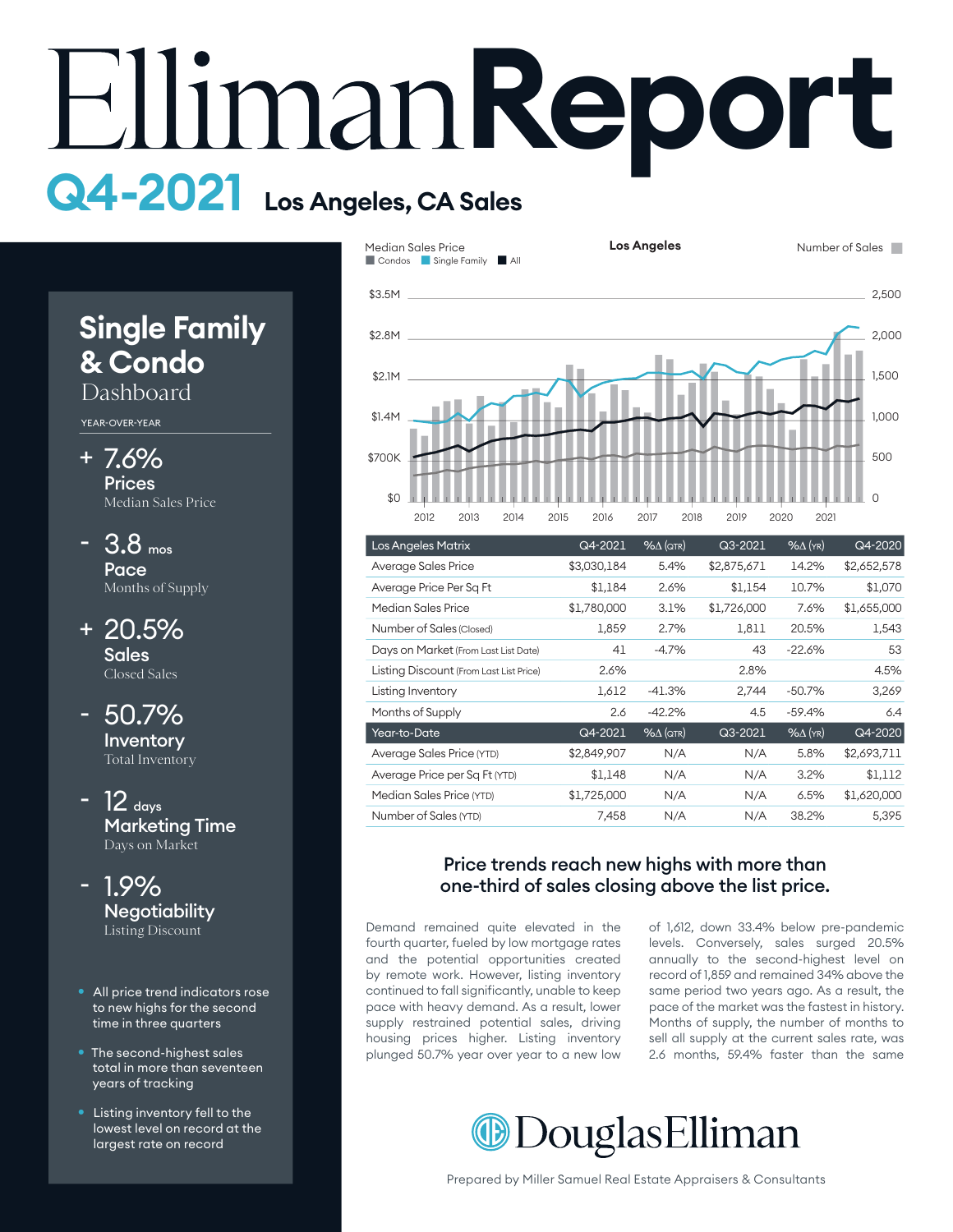# **Single Family**

- All price trend indicators rose to their second-highest level on record
- The number of sales increased year over year for the fifth time in six quarters

## **Condo**

- Median sales price rose annually for the third straight quarter to reach a new high
- The number of sales increased year over year for the sixth consecutive quarter to the third-highest on record

#### **Luxury**

• Single family listing inventory fell year over year for the second straight quarter to a new low



# **New Development Condo**

- Average price per square foot increased annually for the second straight quarter
- Sales rose year over year for the fifth straight quarter to the secondhighest total on record

#### **Downtown** Condo

- The year over year decline in listing inventory greatly accelerated in the past two quarters
- Median sales price increased annually for the third time in the past four quarters

# **Beverly Hills P.O.**  Single Family

- Listings inventory fell annually for the seventh time in eight quarters to a new low
- Median sales price posted sharp year over year increases for the fourth time in five quarters

period last year. As a result, all price trend indicators reached new highs for the second time in three quarters. Median sales price rose year over year by 7.6% to a record \$1,780,000 and was 17.9% above pre-pandemic levels. In addition, the market share of bidding wars reached 38.1%, the second-highest level seen in six years of tracking.

| Single Family Matrix                                     | Q4-2021                | $%$ $\Delta$ (QTR)                | Q3-2021                | %∆ (yr)                  | Q4-2020                |
|----------------------------------------------------------|------------------------|-----------------------------------|------------------------|--------------------------|------------------------|
| Average Sales Price                                      | \$4,515,034            | 1.7%                              | \$4,437,683            | 18.8%                    | \$3,799,320            |
| Average Price Per Sq Ft                                  | \$1,313                | 1.8%                              | \$1,290                | 12.1%                    | \$1,171                |
| <b>Median Sales Price</b>                                | \$2,997,500            | $-0.8%$                           | \$3,022,500            | 15.3%                    | \$2,600,000            |
| Number of Sales (Closed)                                 | 1,024                  | 10.1%                             | 930                    | 16.6%                    | 878                    |
| Days on Market (From Last List Date)                     | 44                     | 2.3%                              | 43                     | $-15.4%$                 | 52                     |
| <b>Condo Matrix</b>                                      | Q4-2021                | $\frac{96\Delta}{\sqrt{1}}$ (QTR) | Q3-2021                | %∆ (yr)                  | Q4-2020                |
| <b>Average Sales Price</b>                               | \$1,209,243            | $-1.4%$                           | \$1,226,782            | 6.2%                     | \$1,138,533            |
| Average Price Per Sq Ft                                  | \$821                  | $-1.7%$                           | \$835                  | 5.1%                     | \$781                  |
| Median Sales Price                                       | \$985,000              | 3.7%                              | \$950,000              | 5.9%                     | \$930,000              |
| Number of Sales (Closed)                                 | 835                    | $-5.2%$                           | 881                    | 25.6%                    | 665                    |
| Days on Market (From Last List Date)                     | 38                     | $-9.5%$                           | 42                     | $-30.9%$                 | 55                     |
| <b>Luxury Single Family Matrix</b><br>(Top 10% of Sales) | Q4-2021                | $% \triangle (QTR)$               | Q3-2021                | %∆ (yr)                  | Q4-2020                |
| Average Sales Price                                      | \$15,962,109           | 3.0%                              | \$15,499,581           | 23.7%                    | \$12,900,714           |
| Average Price Per Sq Ft                                  | \$2,096                | 12.9%                             | \$1,857                | 25.7%                    | \$1,667                |
| Median Sales Price                                       | \$12,125,000           | $-3.0\%$                          | \$12,500,000           | 13.2%                    | \$10,712,500           |
| Number of Sales (Closed)                                 | 104                    | 9.5%                              | 95                     | 18.2%                    | 88                     |
| Days on Market (From Last List Date)                     | 87                     | 10.1%                             | 79                     | 3.6%                     | 84                     |
| <b>Entry Price Threshold</b>                             | \$8,450,000            | 3.0%                              | \$8,200,000            | 11.2%                    | \$7,600,000            |
| Luxury Condo Matrix<br>(Top 10% of Sales)                | Q4-2021                | $%$ $\Delta$ (QTR)                | Q3-2021                | %∆ (yr)                  | Q4-2020                |
| Average Sales Price                                      | \$3,183,149            | $-9.3%$                           | \$3,511,393            | 4.5%                     | \$3,045,357            |
| Average Price Per Sq Ft                                  | \$1,202                | 1.1%                              | \$1,189                | 3.9%                     | \$1,157                |
| Median Sales Price                                       | \$2,600,000            | 4.5%                              | \$2,487,500            | 1.0%                     | \$2,575,000            |
| Number of Sales (Closed)                                 | 84                     | $-6.7%$                           | 90                     | 25.4%                    | 67                     |
| Days on Market (From Last List Date)                     | 52                     | $-11.9%$                          | 59                     | $-38.8%$                 | 85                     |
| <b>Entry Price Threshold</b>                             | \$1,911,000            | $-4.5\%$                          | \$2,000,000            | 10.0%                    | \$1,737,500            |
|                                                          |                        |                                   |                        |                          |                        |
| New Development Condo Matrix                             | Q4-2021                | $%$ $\Delta$ (QTR)                | Q3-2021                | %∆ (yr)                  | Q4-2020                |
| Average Sales Price                                      | \$5,515,252            | 0.8%                              | \$5,470,867            | 3.5%                     | \$5,329,663            |
| Average Price Per Sq Ft                                  | \$1,299                | 3.9%                              | \$1,250                | 8.8%                     | \$1,194                |
| Median Sales Price                                       | \$3,700,000            | $-8.6%$                           | \$4,050,000            | 5.3%                     | \$3,515,000            |
| Number of Sales (Closed)                                 | 104                    | 8.3%                              | 96                     | 10.6%                    | 94                     |
| Days on Market (From Last List Date)                     | 53                     | $-10.2\%$                         | 59                     | $-19.7\%$                | 66                     |
| Downtown Condo Matrix                                    | Q4-2021                | $% \triangle (QTR)$               | Q3-2021                | $% \Delta$ (YR)          | Q4-2020                |
| Average Sales Price                                      | \$750,273              | $-4.5%$                           | \$785,429              | 8.1%                     | \$694,141              |
| Average Price Per Sq Ft                                  | \$662                  | -4.1%                             | \$690                  | 3.9%                     | \$637                  |
| Median Sales Price                                       | \$665,000              | 11.8%                             | \$595,000              | 8.1%                     | \$615,000              |
| Number of Sales (Closed)                                 | 115                    | 0.0%                              | 115                    | 62.0%                    | 71                     |
| Days on Market (From Last List Date)                     | 54                     | $-14.3%$                          | 63                     | $-34.9%$                 | 83                     |
| Beverly Hills P.O. Single Family Matrix                  |                        | $% \triangle (QTR)$               |                        |                          |                        |
| Average Sales Price                                      | Q4-2021                | 14.6%                             | Q3-2021<br>\$4,407,493 | $% \Delta$ (YR)<br>44.6% | Q4-2020<br>\$3,494,237 |
| Average Price Per Sq Ft                                  | \$5,051,585<br>\$1,278 | 17.0%                             | \$1,092                | 33.0%                    | \$961                  |
| Median Sales Price                                       | \$2,950,000            | -6.3%                             | \$3,150,000            | 16.0%                    | \$2,542,500            |
| Number of Sales (Closed)                                 | 59                     | $-11.9\%$                         | 67                     | 0.0%                     | 59                     |
| Days on Market (From Last List Date)                     | 69                     | 81.6%                             | 38                     | $0.0\%$                  | 69                     |
|                                                          |                        |                                   |                        |                          |                        |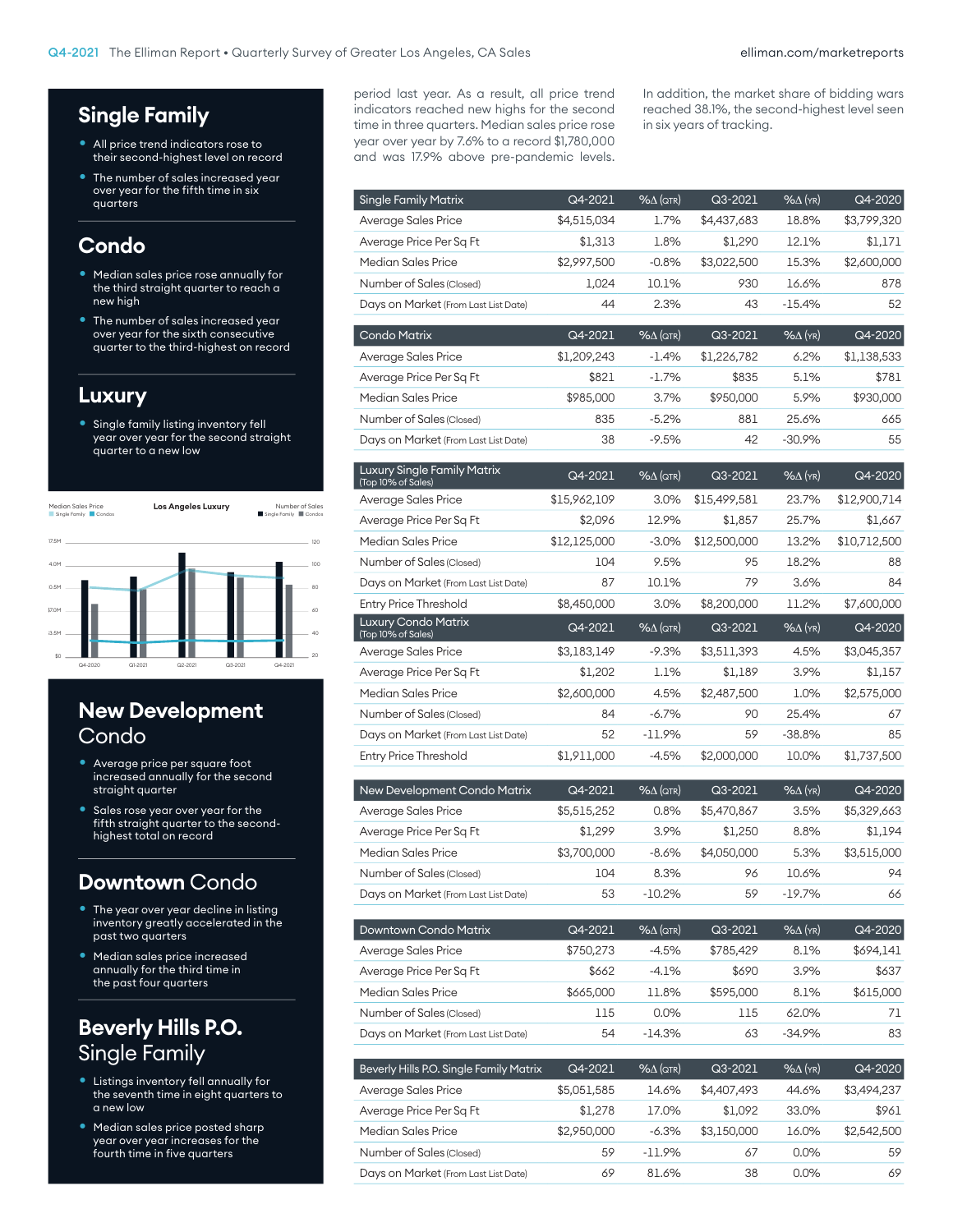# **Beverly Hills**

- Single family median sales price reached a new high for the fifth time in six quarters
- Single family listing inventory fell sharply year over year as sales nearly doubled
- Condo price trend indicators rose collectively year over year for the third straight quarter
- Condo sales surged annually over the past four quarters

# **Bel Air & Holmby Hills**

- Single family listing inventory fell sharply year over year for the third straight quarter
- Single family median sales price slipped annually after seeing significant gains in the previous eight quarters

#### **Brentwood**

- Single family average sales price and average price per square foot reached new highs
- Single family sales surged to the second-highest on record and nearly double the pre-pandemic level
- Condo listing inventory collapsed year over year as sales continued to rise
- Condo price trend indicators rose above the same period a year ago

#### **Century City & Westwood**

- Single family median sales price surged annually for the third straight quarter to the second-highest on record
- Single family number of sales slipped annually after five quarters of large gains
- Condo sales rose to a new high for the second consecutive quarter
- Condo price trend indicators rose collectively from the same period last year for the third straight quarter

# **Venice**

- Single family average and median sales price increased to new highs
- Single family sales rose to new records in two of the past three quarters
- Condo sales increased year over year for the fifth time in six quarters
- Condo price trend indicators rose year over year collectively for the first time in eleven quarters

| <b>Beverly Hills SF Matrix</b>       | $Q4 - 2021$  | $% \triangle (QTR)$          | Q3-2021     | $%$ $\Delta$ (YR)      | Q4-2020     |
|--------------------------------------|--------------|------------------------------|-------------|------------------------|-------------|
| Average Sales Price                  | \$10,211,254 | 11.0%                        | \$9,200,610 | 17.2%                  | \$8,712,375 |
| Average Price Per Sq Ft              | \$1,801      | 10.2%                        | \$1,634     | 14.4%                  | \$1,574     |
| Median Sales Price                   | \$8,200,000  | 11.2%                        | \$7,375,000 | 15.7%                  | \$7,087,500 |
| Number of Sales (Closed)             | 53           | 12.8%                        | 47          | 89.3%                  | 28          |
| Days on Market (From Last List Date) | 71           | 34.0%                        | 53          | 4.4%                   | 68          |
| <b>Beverly Hills Condo Matrix</b>    | Q4-2021      | $% \triangle (QTR)$          | Q3-2021     | $% \Delta$ (YR)        | Q4-2020     |
| Average Sales Price                  | \$1,604,319  | 9.6%                         | \$1,463,688 | 7.4%                   | \$1,493,882 |
| Average Price Per Sq Ft              | \$890        | 13.8%                        | \$782       | 14.1%                  | \$780       |
| Median Sales Price                   | \$1,393,500  | 4.4%                         | \$1,335,000 | 16.1%                  | \$1,200,000 |
| Number of Sales (Closed)             | 26           | $-18.8%$                     | 32          | 52.9%                  | 17          |
| Days on Market (From Last List Date) | 38           | $-50.0%$                     | 76          | $-32.1%$               | 56          |
| Bel Air & Holmby Hills SF Matrix     | Q4-2021      | $% \triangle (QTR)$          | Q3-2021     | $%$ $\Delta$ (YR)      | Q4-2020     |
| Average Sales Price                  | \$8,270,000  | 19.7%                        | \$6,907,088 | 7.2%                   | \$7,715,100 |
| Average Price Per Sq Ft              | \$1,485      | 12.4%                        | \$1,321     | 8.5%                   | \$1,369     |
| Median Sales Price                   | \$4,650,000  | 34.9%                        | \$3,445,750 | $-1.8%$                | \$4,735,000 |
| Number of Sales (Closed)             | 48           | 20.0%                        | 40          | 6.7%                   | 45          |
| Days on Market (From Last List Date) | 55           | 57.1%                        | 35          | $-11.3%$               | 62          |
| <b>Brentwood SF Matrix</b>           | Q4-2021      | $% \triangle (QTR)$          | Q3-2021     | $\sqrt{26\Delta}$ (YR) | Q4-2020     |
| Average Sales Price                  | \$6,801,133  | 21.6%                        | \$5,594,051 | 44.1%                  | \$4,718,467 |
| Average Price Per Sq Ft              | \$1,534      | 10.4%                        | \$1,390     | 34.3%                  | \$1,142     |
| Median Sales Price                   | \$4,500,000  | 21.8%                        | \$3,695,000 | 39.2%                  | \$3,233,500 |
| Number of Sales (Closed)             | 112          | 20.4%                        | 93          | 24.4%                  | 90          |
| Days on Market (From Last List Date) | 49           | 22.5%                        | 40          | $-7.5%$                | 53          |
| <b>Brentwood Condo Matrix</b>        | Q4-2021      | $\sqrt{2\Delta(\text{QTR})}$ | Q3-2021     | $\sqrt{26\Delta}$ (YR) | Q4-2020     |
| Average Sales Price                  | \$1,139,250  | 5.5%                         | \$1,079,376 | 9.8%                   | \$1,037,180 |
| Average Price Per Sq Ft              | \$698        | $-2.8%$                      | \$718       | 5.8%                   | \$660       |
| Median Sales Price                   | \$1,047,000  | 7.1%                         | \$977,500   | 17.6%                  | \$890,000   |
|                                      | 64           | $-25.6%$                     |             | 4.9%                   |             |
| Number of Sales (Closed)             |              |                              | 86          |                        | 61<br>39    |
| Days on Market (From Last List Date) | 36           | 12.5%                        | 32          | $-7.7%$                |             |
| Century City & Westwood SF Matrix    | Q4-2021      | $\frac{96}{4}$ (QTR)         | Q3-2021     | $% \Delta$ (YR)        | Q4-2020     |
| Average Sales Price                  | \$4,481,550  | $-17.2\%$                    | \$5,414,238 | 17.5%                  | \$3,812,581 |
| Average Price Per Sq Ft              | \$1,201      | $-12.7%$                     | \$1,375     | $-3.5%$                | \$1,244     |
| Median Sales Price                   | \$3,400,000  | $6.3\%$                      | \$3,197,500 | 29.4%                  | \$2,626,500 |
| Number of Sales (Closed)             | 40           | 0.0%                         | 40          | $-7.0%$                | 43          |
| Days on Market (From Last List Date) | 31           | $-18.4%$                     | 38          | $-20.5%$               | 39          |
| Century City & Westwood Condo Matrix | Q4-2021      | 96Д (QTR)                    | Q3-2021     | $% \Delta$ (YR)        | Q4-2020     |
| Average Sales Price                  | \$1,406,168  | 2.5%                         | \$1,371,412 | 11.1%                  | \$1,265,207 |
| Average Price Per Sq Ft              | \$781        | $-5.0%$                      | \$822       | 0.9%                   | \$774       |
| Median Sales Price                   | \$1,095,000  | 15.8%                        | \$946,000   | 21.7%                  | \$900,000   |
| Number of Sales (Closed)             | 183          | 3.4%                         | 177         | 51.2%                  | 121         |
| Days on Market (From Last List Date) | 46           | 0.0%                         | 46          | -31.3%                 | 67          |
| <b>Venice SF Matrix</b>              | Q4-2021      | 96Д (QTR)                    | Q3-2021     | $% \Delta$ (YR)        | Q4-2020     |
| Average Sales Price                  | \$2,735,674  | 4.9%                         | \$2,606,948 | 10.4%                  | \$2,478,353 |
| Average Price Per Sq Ft              | \$1,081      | $-9.0\%$                     | \$1,188     | 7.0%                   | \$1,010     |
| Median Sales Price                   | \$2,520,000  | 11.8%                        | \$2,255,000 | 7.2%                   | \$2,350,000 |
| Number of Sales (Closed)             | 97           | 32.9%                        | 73          | 44.8%                  | 67          |
| Days on Market (From Last List Date) | 49           | 22.5%                        | 40          | $-23.4%$               | 64          |
| Venice Condo Matrix                  | Q4-2021      | 96Д (QTR)                    | Q3-2021     | $% \Delta$ (YR)        | Q4-2020     |
| Average Sales Price                  | \$1,482,306  | 3.3%                         | \$1,434,390 | 7.6%                   | \$1,377,667 |
| Average Price Per Sq Ft              | \$916        | 6.1%                         | \$863       | 7.8%                   | \$850       |
| Median Sales Price                   | \$1,375,000  | 7.4%                         | \$1,280,640 | 7.5%                   | \$1,279,000 |
| Number of Sales (Closed)             | 48           | -17.2%                       | 58          | 33.3%                  | 36          |
| Days on Market (From Last List Date) | 33           | -32.7%                       | 49          | -15.4%                 | 39          |